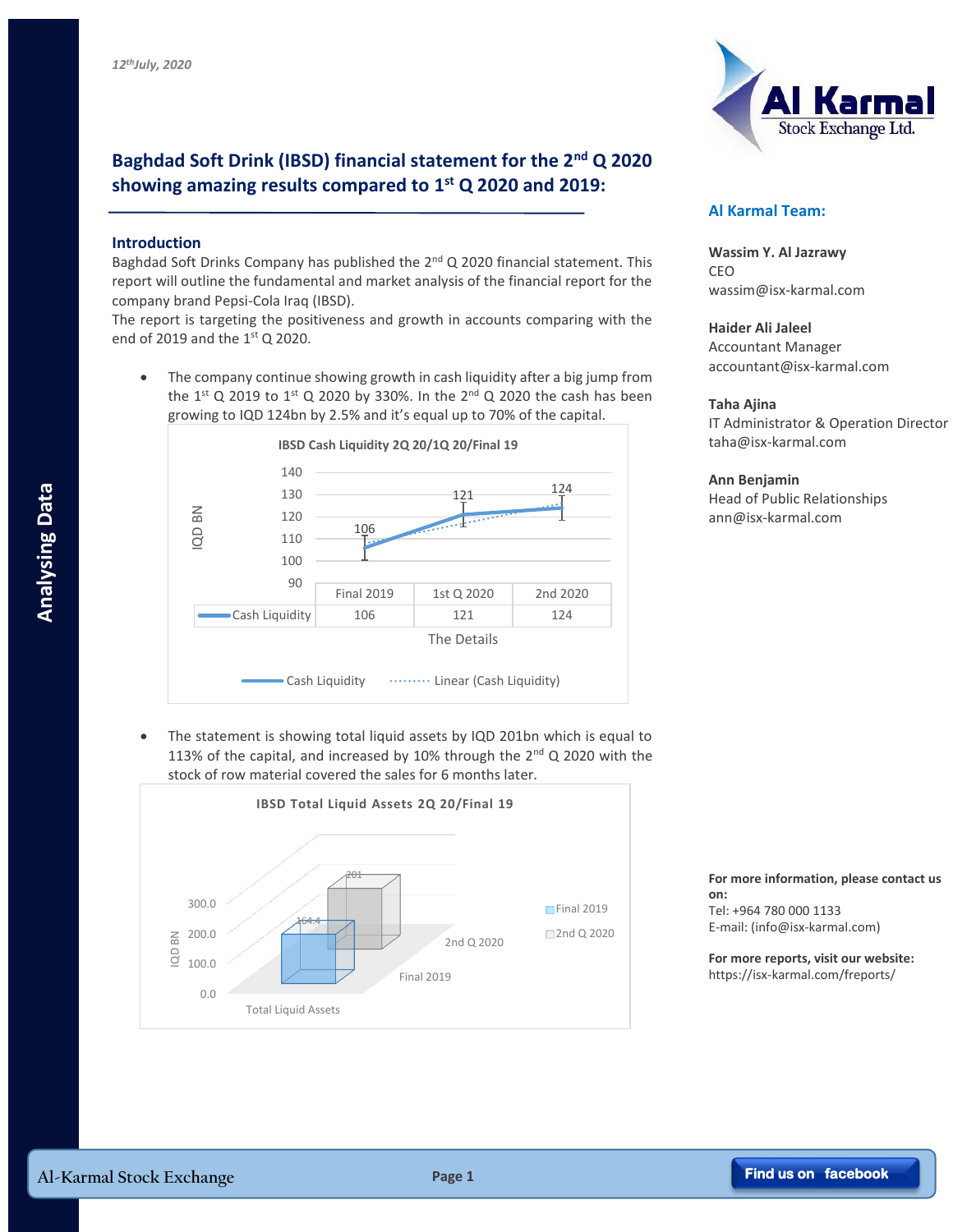

 The In addition, the balance sheet is showing a growth of the total assets by 8% in 2<sup>nd</sup> Q 2020 compared to the end of 2019, and by 4.5% in 1<sup>st</sup> Q 2020.



• The book value per share is IQD 2.225.



The revenue has increased by 5% compared to  $2<sup>nd</sup> Q 2019$ .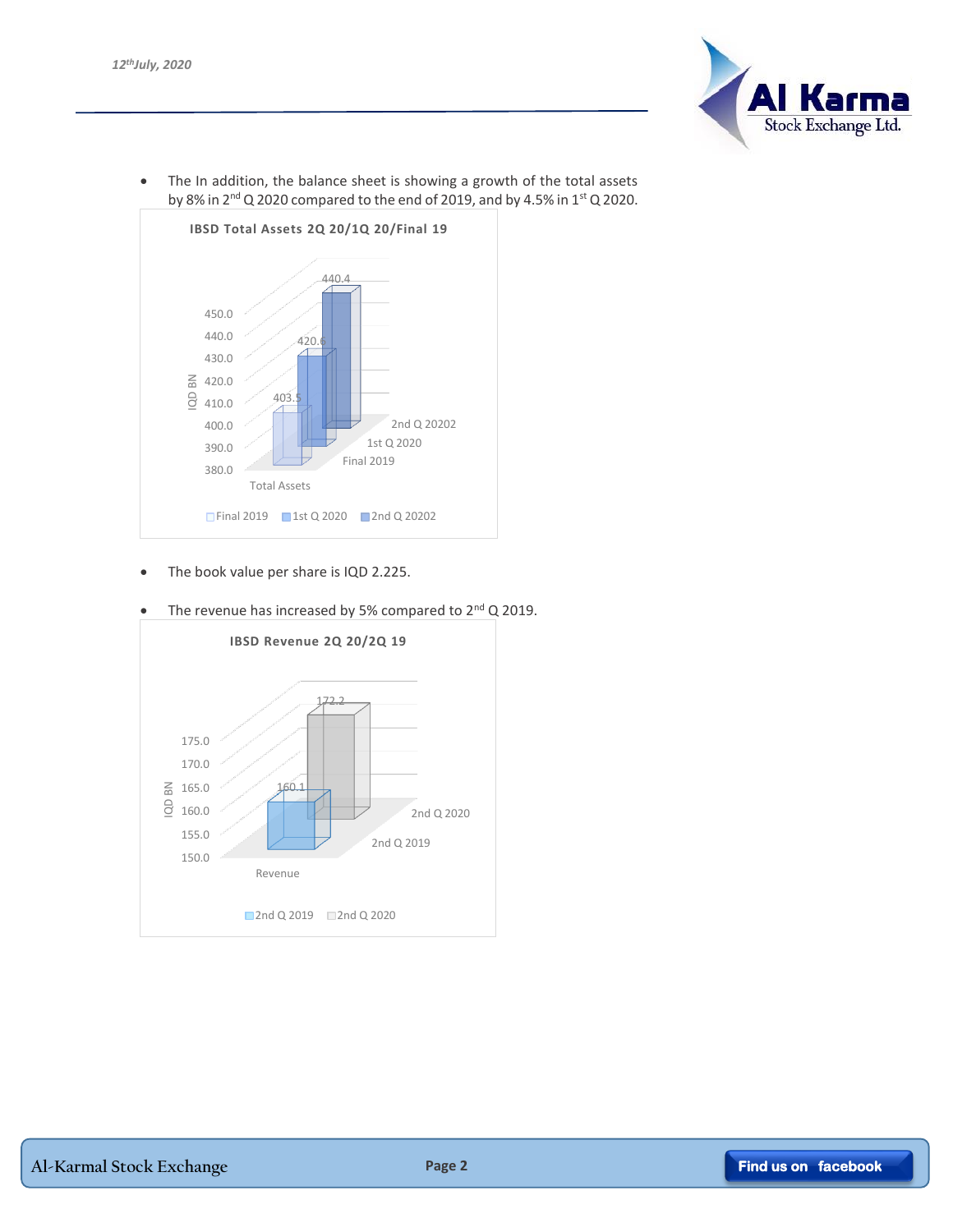

• The profit and loss statement shows net profit before tax by IQD 28.5bn equivalent to \$ 23.8M with 26.3% growth compared to the same period of 2019.



 Historically, known the company has made 19.5% net profits for the year ended in 2019 and they will distribute dividends within the next GA meeting that is scheduled on Tuesday 21 July 2020.

| Net Margin Ratio               | 16.6%      |
|--------------------------------|------------|
| Gross Margin Ratio             | 28%        |
| Book value                     | IQD 2.225  |
| P/E                            | 9.25 times |
| <b>Earnings Ratio</b>          | 27%        |
| Return on Assets ROA           | 6.5%       |
| <b>Inventory Turnover 2020</b> | 1.55 times |

Financial analysis ratios: